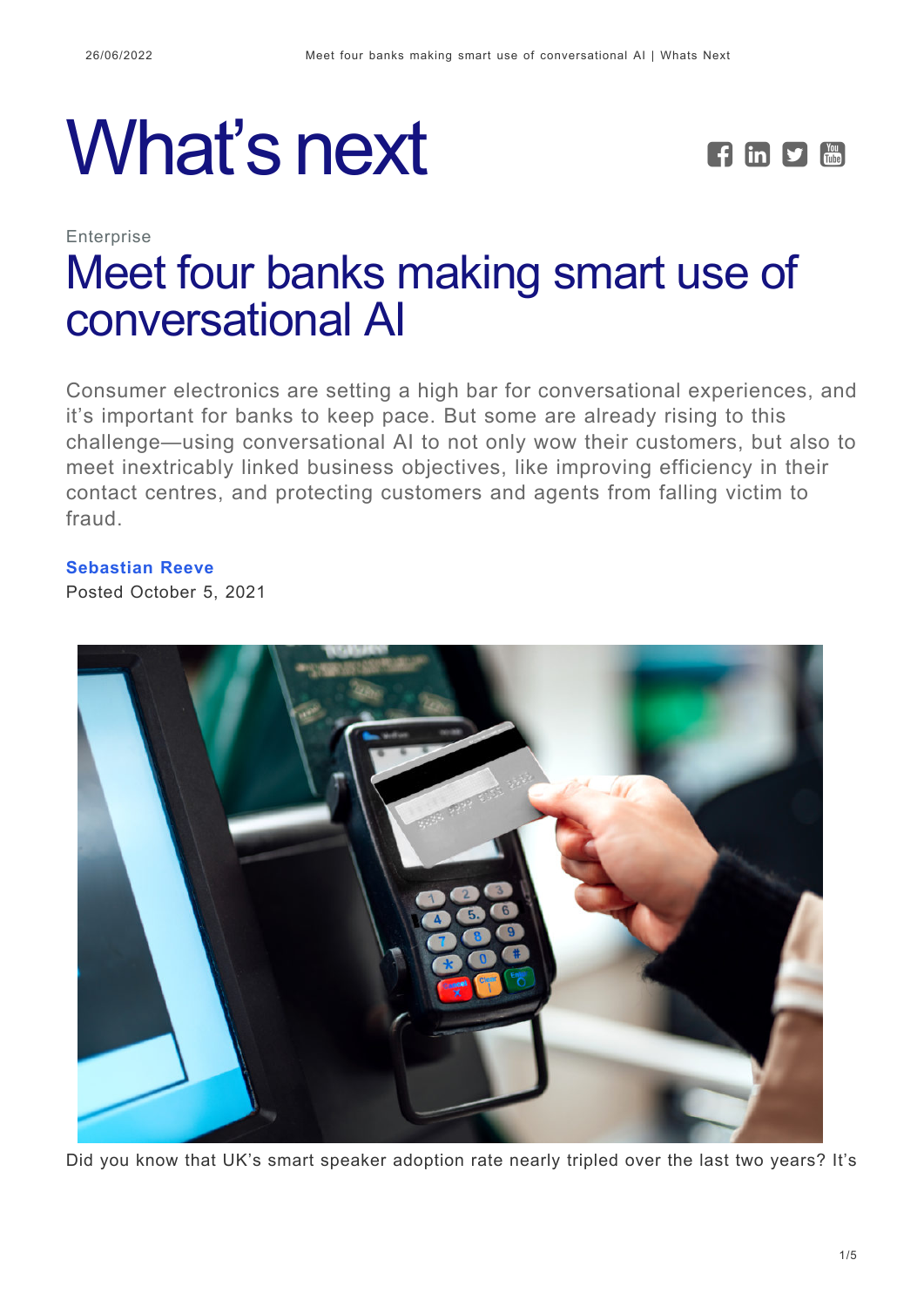estimated that at least 38% of the nation's adults owned one by the start of 2021<sup>1</sup>. What's

more, Siri alone now fields 25 billion requests each month across the Apple ecosystem<sup>2</sup>. Such statistics confirm our lived experience: Conversational AI is fast becoming part of everyday life.

For established financial institutions, this is a pressing challenge—and an unmissable opportunity.

The idea of managing finances through a conversation with a [virtual assistant \(VA\) is far from](https://www.nuance.com/en-au/omni-channel-customer-engagement.html) [new](https://www.nuance.com/en-au/omni-channel-customer-engagement.html). But the normalisation of such conversational experiences is. Customers have grown comfortable chatting to Alexa or Google Assistant around the house. They've embraced conversational spend-tracking apps like [Cleo.](https://www.meetcleo.com/) They've begun to not just expect conversational experiences, but to expect smooth, personalised ones.

The challenge for established banks is simple: how do you meet these high expectations? Many have self-service experiences that—built around a menu-based IVR and a basic chatbot—will inevitably disappoint a demanding digital native. And as switching providers becomes ever easier, there's every chance they'll look elsewhere: Research indicates that nothing influences as customer's choice of bank and decision to stay loyal like its "ease and

convenience of service"<sup>3</sup>.

But if the challenge is great, the opportunity is even greater. When financial services brands do respond to customer demand, and build effective experiences based on enterprise-grade conversational AI, it's not just their CSAT scores that improve—it's everything from their contact centre efficiency to their fraud prevention performance.

To understand why, we only need to look at the successful conversational AI strategies of trailblazing banks across the UK, Europe, and Australia…

## **Conversational AI at Commonwealth Bank of Australia**

[Commonwealth Bank of Australia's \(CBA\) virtual assistant, 'Ceba', was recognised at the 2021](https://whatsnext.nuance.com/en-au/enterprise/nuance-and-commonwealth-bank-of-australias-virtual-assistant-ceba-wins-apac-stevie-award/) [APAC Stevie® Awards—](https://whatsnext.nuance.com/en-au/enterprise/nuance-and-commonwealth-bank-of-australias-virtual-assistant-ceba-wins-apac-stevie-award/)taking home Gold in the Innovative Use of Technology in Customer Service (Financial Services Industries) category. Its story shows just what's possible when an initially fairly humble VA has access to [advanced machine learning and conversational AI.](https://whatsnext.nuance.com/en-au/enterprise/bank-australia-joins-a-wave-of-brands-leading-the-world-in-customer-authentication/)

At the time of Ceba's launch, typical customer enquiries included checking balances and activating cards. But over time, the bank has built is capabilities. Today, the VA can understand and answer around 70,000 different questions, and more than 90% of customer enquiries, in a matter of seconds. What's more, it can take the right next step for the customer, directing customers to other self-service options, escalating the enquiry to a live agent, and even performing tasks itself.

Ceba proved especially valuable in 2020, as questions regarding coronavirus support helped to increase its workload—at times by as much as 1,000%. The VA fielded 581,000 conversations in March 2020 alone, with approximately four out of five relating to suspending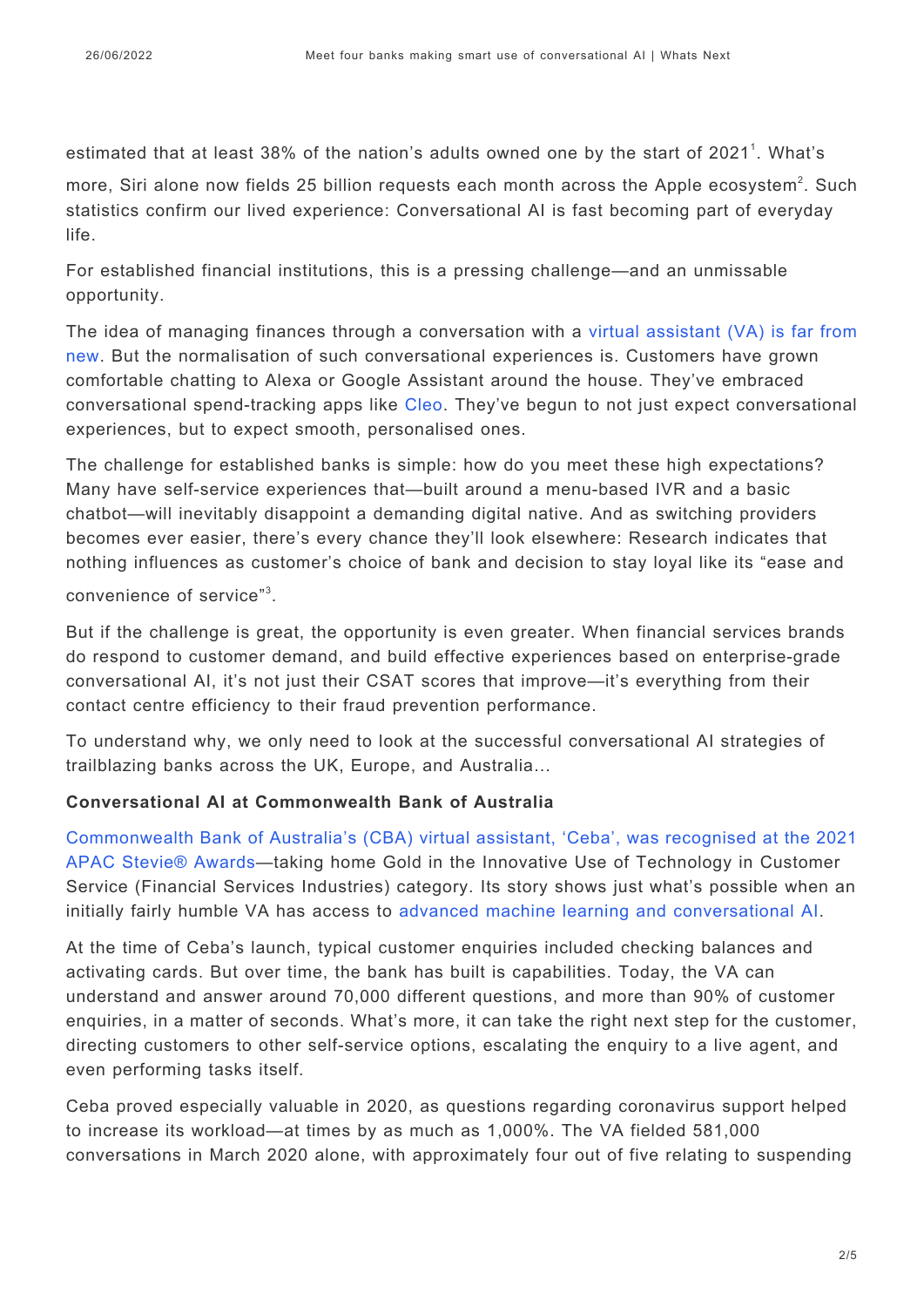or deferring payments. The VA's flexibility was one of the keys to its success, allowing the bank to monitor the questions it received, and update answers in almost real time.

All in all, Ceba provides great example of conversational AI's potential to impact customer experience and satisfaction. The NPS scores for CBA's chat channel not only held consistent in 2020, but actually increased during some peak periods of the pandemic.

#### **Conversation AI at Swedbank**

[Swedbank's VA has also had a meteoric rise.](https://whatsnext.nuance.com/en-gb/enterprise/four-key-tips-for-your-virtual-assistant-deployment-from-a-banking-leader/) It started out as an internal resource—a simple FAQ bot to help employees find information faster. Soon, however, it had evolved to live in the leading Swedish bank's log-in environment and support its customers directly.

One key evolutionary leap has been the integration of Swedbank's VA with its CRM, which gives the VA insight into everything from the webpages a customer has tried to access, to the cards associated with their account. [As Hans Lindhom, Team Manager at Swedbank, told](https://www.nuance.com/en-gb/omni-channel-customer-engagement/landing/webinar/swedbank.html?cid=7010W000002LDdiQAG&utm_campaign=EEO-EM-20210310-Sweden_Bank_Webinar_OnDemand&utm_medium=Organic&utm_source=whats_next&_ga=2.27551227.696160949.1627906042-242279309.1620810505&_gac=1.262917816.1627400758.EAIaIQobChMIxp2xnsyD8gIVVoFQBh361QknEAAYASAAEgIKGvD_BwE) [attendees at our webinar,](https://www.nuance.com/en-gb/omni-channel-customer-engagement/landing/webinar/swedbank.html?cid=7010W000002LDdiQAG&utm_campaign=EEO-EM-20210310-Sweden_Bank_Webinar_OnDemand&utm_medium=Organic&utm_source=whats_next&_ga=2.27551227.696160949.1627906042-242279309.1620810505&_gac=1.262917816.1627400758.EAIaIQobChMIxp2xnsyD8gIVVoFQBh361QknEAAYASAAEgIKGvD_BwE) "The integration with our CRM helps customers complete specific act flows like replacing their card and ordering historical account statements, all without interacting with an agent. It's also helping us provide more personalized answers."

It's easy to underestimate the impact that automating such everyday tasks can have on contact centre efficiency. In Swedbank's case, its VA now answers 80% of customer questions and handles 25% of all debit card replacements, freeing up agent time.

#### **Conversational AI at BNP Paribas**

[BNP Paribas Personal Finance Spain launched its VA with efficiency as a key objective.](https://www.nuance.com/omni-channel-customer-engagement/case-studies/bnp-paribas-personal-finance-optimizes-customer-service-with-virtual-assistant.html) "With our virtual assistant project, we seek to achieve the most important improvements for any customer service model: greater customer satisfaction and increased efficiency," says Maria Paz Puchol, Director of Operational Digital Transformation.

For Mari, bringing the right people onto the project was key. "One of the success factors was the involvement of members of the BNP Paribas Personal Finance team in Spain from different levels of the business from the beginning," she explains. "This way, we were able to define what it was that we needed more easily and more accurately." And what success the bank has seen—its VA has a 96% accuracy in understanding queries, and the volume of calls being managed by its contact centre agents has decreased by 46%.

Every great banking VA has a robust strategy for handing difficult or sensitive interactions to human agents. The VA at BNP Paribas can seamlessly transfer a customer to a contact centre agent if it discovers it can't help or if it detects that the customer is frustrated.

But many financial institutions aren't just using AI to deliver conversational banking experiences. They're using it to fight the rising tide of fraud.

#### **Secure conversational banking at NatWest**

In recent years, criminals have become increasingly adept at circumventing traditional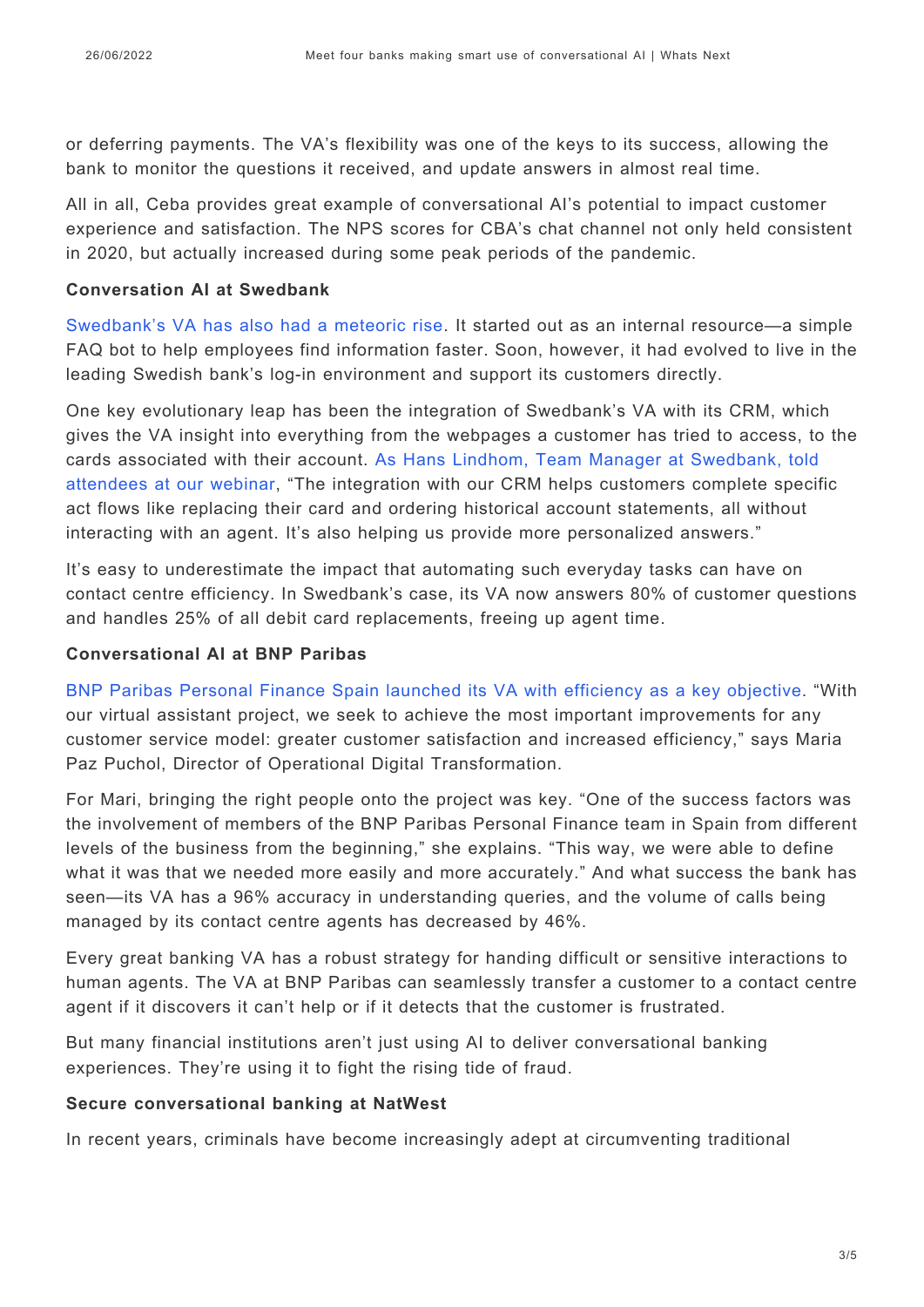authentication processes, whether by purchasing customers' personally identifiable information on the dark web, using malware to steal credentials and one-time passwords from customers' devices, [performing SIM-swap attacks](https://whatsnext.nuance.com/enterprise/the-fight-against-fraud/), or socially engineering contact centre agents.

One solution is to build AI-powered biometrics into your conversational banking experiences, and authenticate customers based on their inherent characteristics, such as the sound of their voice and the way they swipe, type, and hold their device.

Voice biometrics technology is an increasingly popular choice for banks, because it can simplify and accelerate service for genuine customers, while equipping fraud prevention teams to identify known criminals within seconds of them placing a call.

One bank that's making great use of voice biometrics is NatWest Group. As Jason Costain, Head of Fraud, explains, "It's not just about stopping financial loss—it's about disrupting criminals. For example, one prolific fraudster we identified was connected to suspect logins on 1,500 bank accounts. That's helped us protect potential fraud victims and identify the 'mules' being used by the crime network to perpetrate fraud, leading to two arrests so far."

In its first year using [the biometrics solution](https://www.nuance.com/en-gb/omni-channel-customer-engagement/security/nuance-gatekeeper.html), [NatWest screened over 17 million calls, raised](https://www.nuance.com/omni-channel-customer-engagement/case-studies/natwest-group-fights-fraud-and-improves-customer-experiences.html) [23,000 fraud alerts—and saw 300% ROI.](https://www.nuance.com/omni-channel-customer-engagement/case-studies/natwest-group-fights-fraud-and-improves-customer-experiences.html)

## **Conversational AI in financial services: Learning from the pioneers**

As financial institutions look to improve their self-service experiences and deliver the kind of effortless, conversational interactions that consumer electronics are teaching us all to expect, they can take encouragement and inspiration from the stories shared above. From seamless transitions to live agents at BNP Paribus, to monitoring incoming questions at CBA, they demonstrate many of the best practices that are essential to making conversational banking experiences a runaway success.

Sources:

1 https://voicebot.ai/2021/06/18/uk-smart-speaker-adoption-surpasses-u-s-in-2020-new-reportwith-33-charts/

<sup>2</sup>https://voicebot.ai/2020/06/22/apple-still-in-holding-pattern-on-voice-siri-used-25-billion-timesper-month-but-new-features-limited/

3 https://www.capgemini.com/gb-en/2020/09/positive-cx-earns-bank-customer-loyalty/

**Tags:** [AI Virtual Assistant](https://whatsnext.nuance.com/en-au/tag/ai-virtual-assistant-en-au/), [Authentication Biometrics,](https://whatsnext.nuance.com/en-au/tag/authentication-biometrics-2/) [Conversational AI,](https://whatsnext.nuance.com/en-au/tag/conversational-ai-4/) [financial services](https://whatsnext.nuance.com/en-au/tag/financial-services-2/)